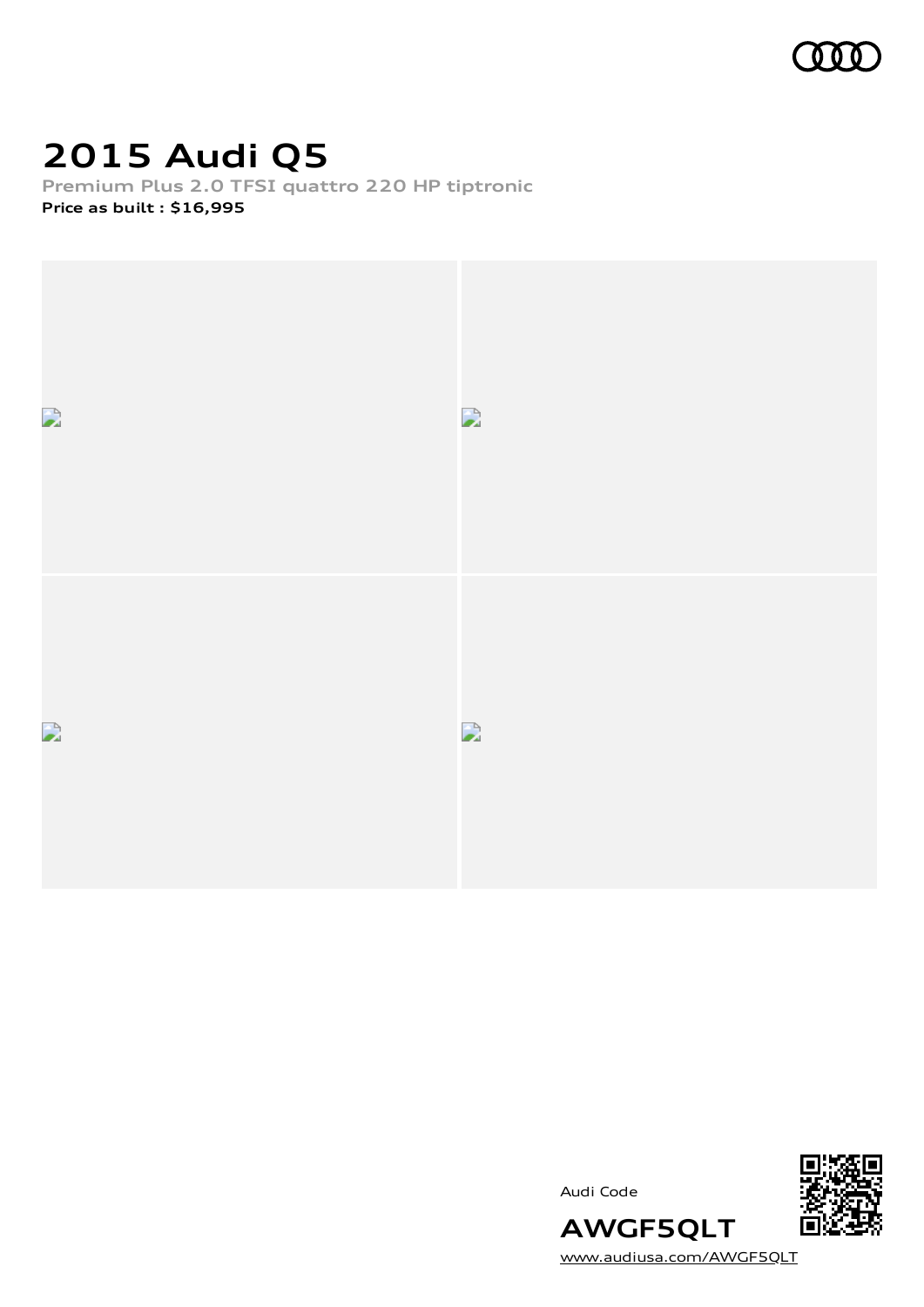### **Summary**

#### **Audi 2015 Audi Q5** Premium Plus 2.0 TFSI quattro 220 HP tiptronic

**Price as buil[t](#page-10-0)** \$16,995

### **Exterior colour**

Scuba Blue metallic

 $\overline{\phantom{a}}$ 

#### **Further Information**

|                 | No            |
|-----------------|---------------|
| Mileage         | 106,132 miles |
| Type of vehicle | Used car      |

**Warranty**

#### **Interior colour**

#### **Technical Specifications**

| Engine type                  | Four-cylinder                                 |
|------------------------------|-----------------------------------------------|
| stroke                       | Displacement/Bore and 1,984/82.5 x 92.8 cc/mm |
| Torque                       | 258 @ 1,500 lb-ft@rpm                         |
| Top track speed              | 130 mph mph                                   |
| Acceleration (0 - 60<br>mph) | 7.0 sec. seconds                              |
| Recommended fuel             | Premium                                       |

#### **Audi Code** AWGF5QLT

**Your configuration on www.audiusa.com** [www.audiusa.com/AWGF5QLT](https://www.audiusa.com/AWGF5QLT)

#### **Commission number** 49097fb40a0e09a82f04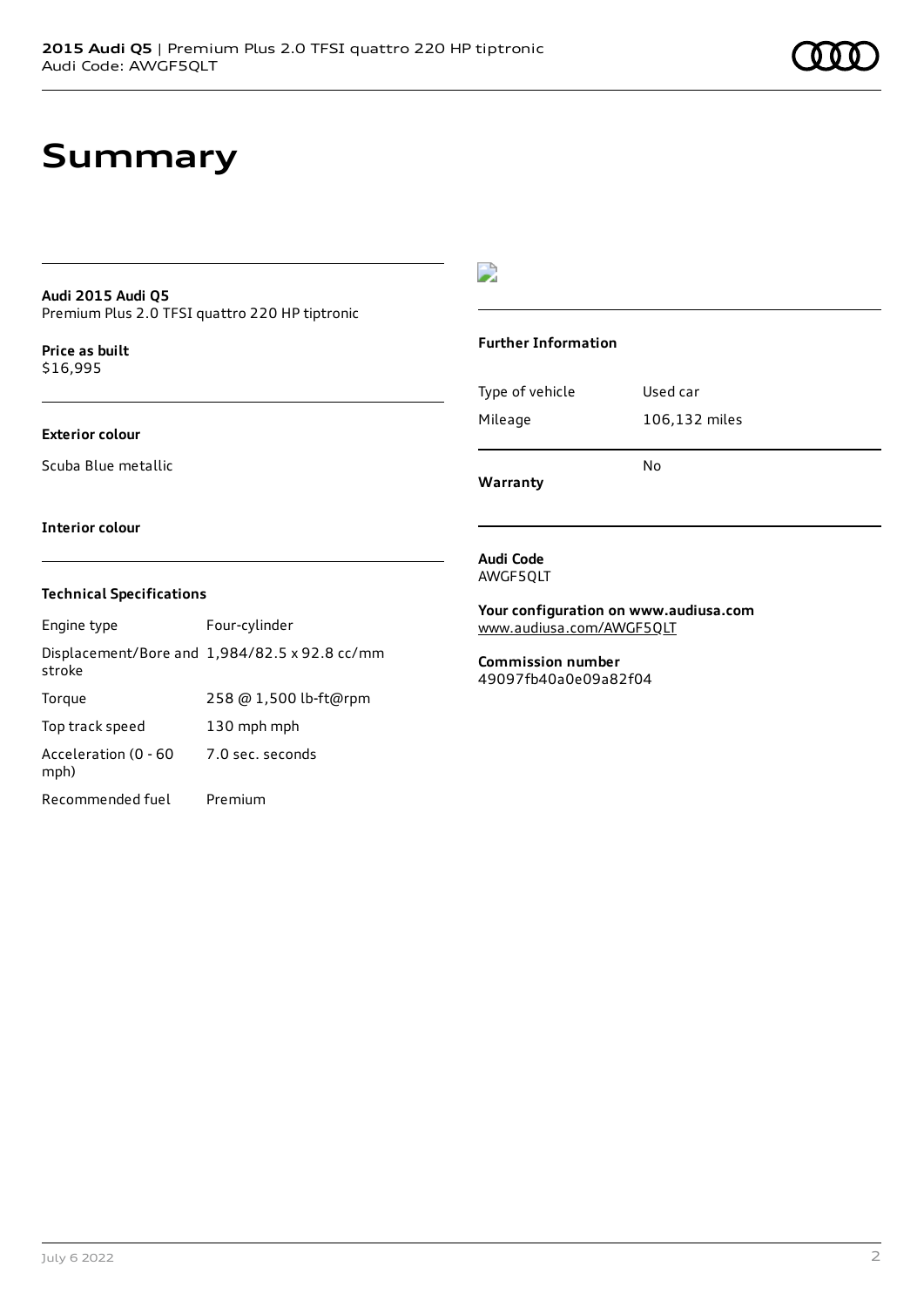# **Equipment**

Scuba Blue metallic

Audi advanced key - keyless start, stop and entry

Power–folding, power–adjustable, auto–dimming, heated side mirrors with memory

19" 235/55 all-season tires

19" 5-arm-star design wheels with 235/55 all-season tires

Technology package

Panoramic sunroof

Door sill trims with aluminium inlays

Auto-dimming interior mirror with compass

Heated front seats







**(1/2)**

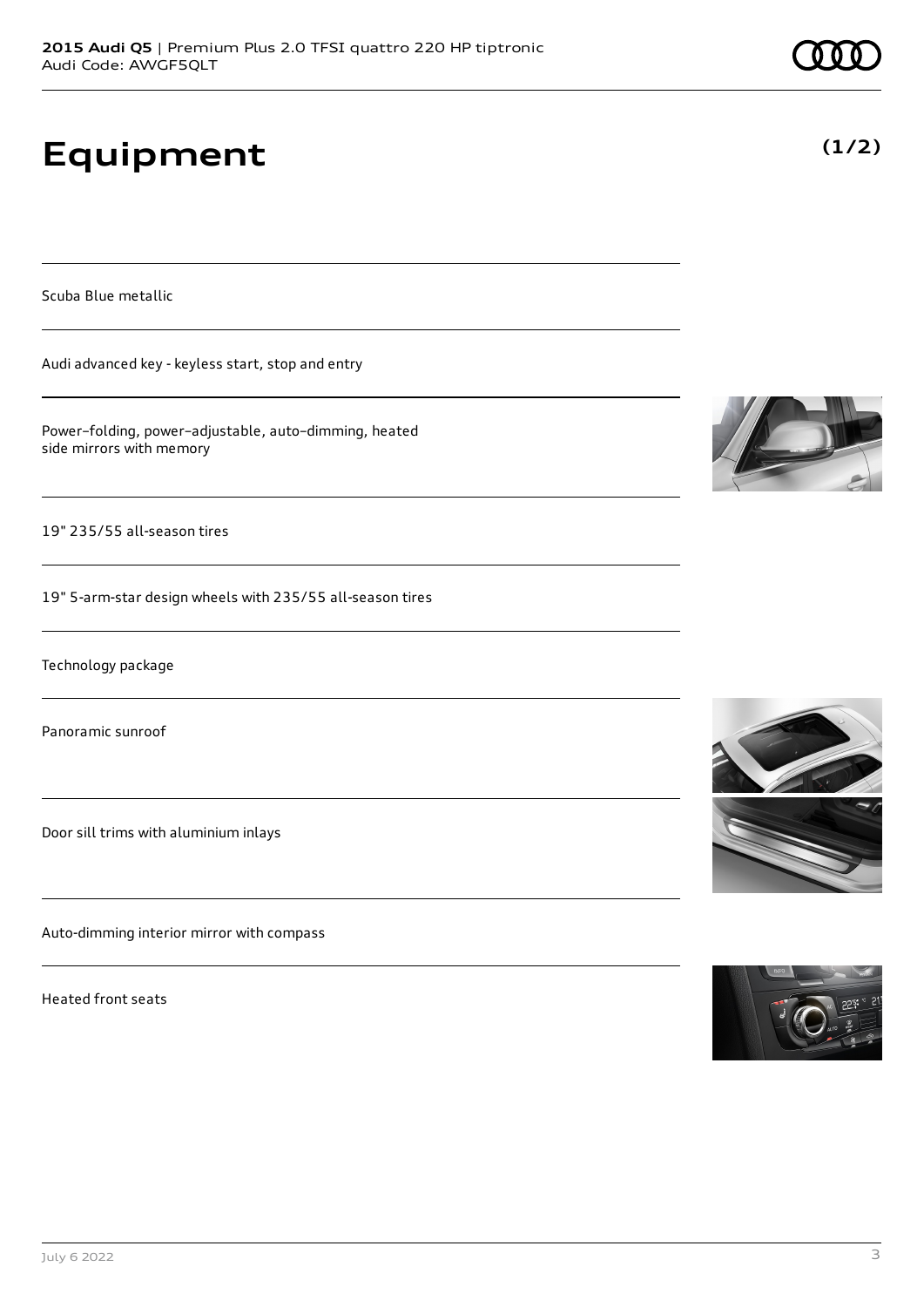# **Equipment**

DVD Player

Bang & Olufsen® sound system

Color driver information system

HD Radio™ Technology

Voice control

Audi side assist

BLUETOOTH® wireless technology preparation for mobile phone







**(2/2)**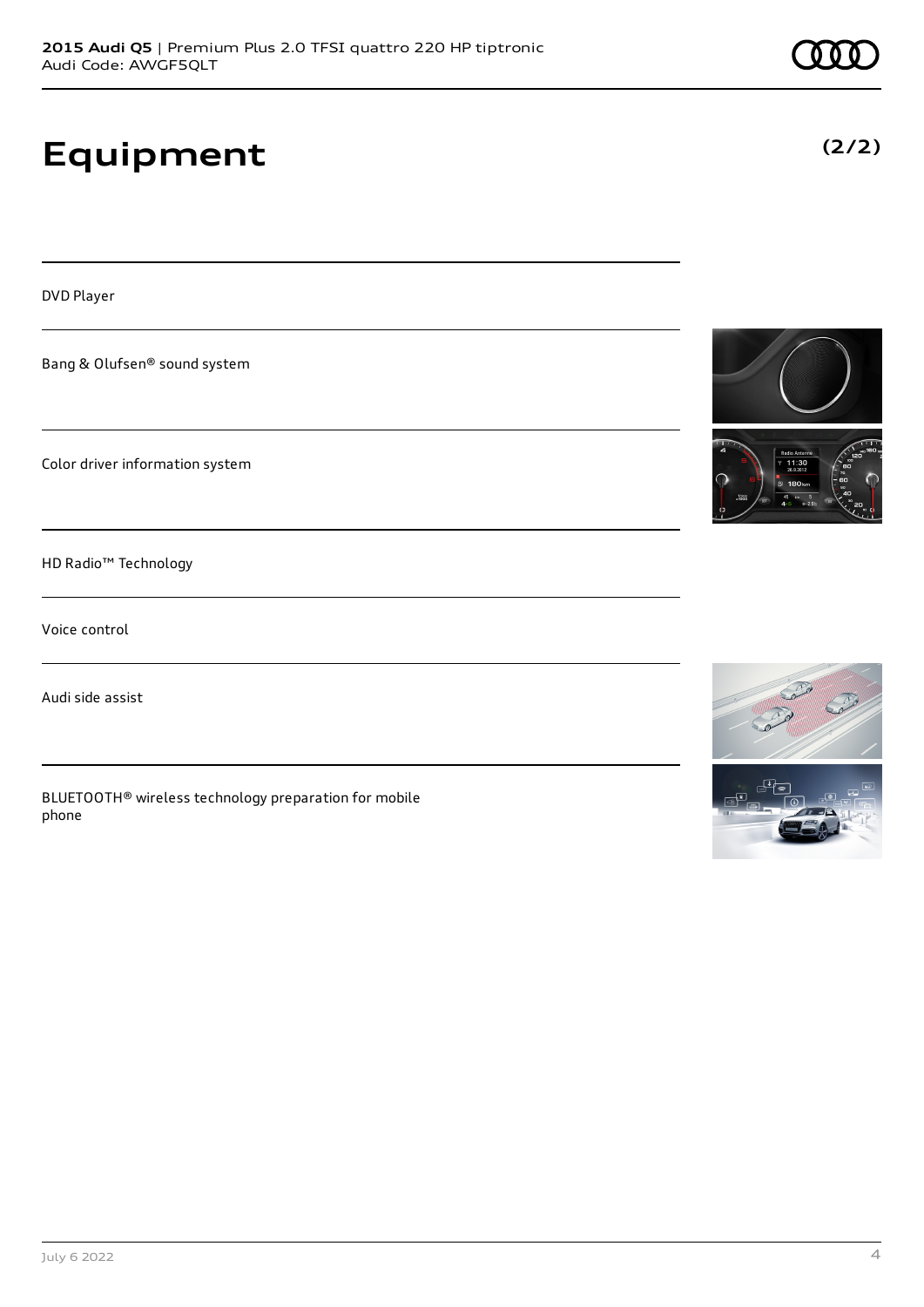### **Standard features**

### **Interior**

| 6F3             | Front center armrest                                                                 |
|-----------------|--------------------------------------------------------------------------------------|
| 7F <sub>9</sub> | Leather gearshift knob                                                               |
| 4E9             | Power trunk open/close and hands-free<br>release                                     |
| 5XF             | Dual front sun visors with lighted vanity<br>mirrors                                 |
| <b>5KA</b>      | Sliding 40/20/40 split folding rear seat with<br>pass-through and adjustable recline |
| 7HA             | Cloth interior on doors                                                              |
| N1F             | Leather seating surfaces                                                             |
| 5MG             | Dark Brown Walnut Wood inlays                                                        |
| QE1             | Storage nets in backs of front seats                                                 |
| 6N)             | Light cloth headliner                                                                |
| 9AQ             | Four-zone automatic climate control                                                  |
| QQ1             | Illumination for interior door handles, air<br>vent controls, front footwells        |
| 2ZQ             | Four-spoke multifunction steering wheel                                              |

### **Safety and Security**

| 7K6 | Tire-pressure monitoring system                                                   |
|-----|-----------------------------------------------------------------------------------|
| 4X3 | Side airbags at front and head airbag system                                      |
| 8N6 | Light / rain sensor                                                               |
| 3B7 | ISOFIX child seat mounting and Top Tether<br>anchorage point for outer rear seats |

### **Exterior**

| 1D <sub>8</sub> | Provision for towing bracket                  |
|-----------------|-----------------------------------------------|
| 1S1             | Car jack                                      |
| 1BA             | Dynamic suspension                            |
| 3S1             | Aluminum roof rails                           |
| 511             | Rear spoiler                                  |
| 8EH             | Xenon plus headlights                         |
| 803             | Automatic headlight leveling                  |
| 8SL             | LED taillights                                |
| 4KF             | Privacy glass                                 |
| 4ZB             | Stainless steel trunk edge trim and doorsills |

### **Infotainment and Driver Assistance**

UF7 Audi music interface

### **Safety and Security**

| 4UB | Driver and front-passenger advanced airbags                  |
|-----|--------------------------------------------------------------|
| 1AT | Electronic stabilisation control (ESC)                       |
| UH1 | Electromechanical parking brake                              |
| 8T1 | Cruise control with coast, resume and<br>accelerate features |
| VC2 | Garage door opener (HomeLink®)                               |
| QZ7 | Electromechanical power steering                             |
|     |                                                              |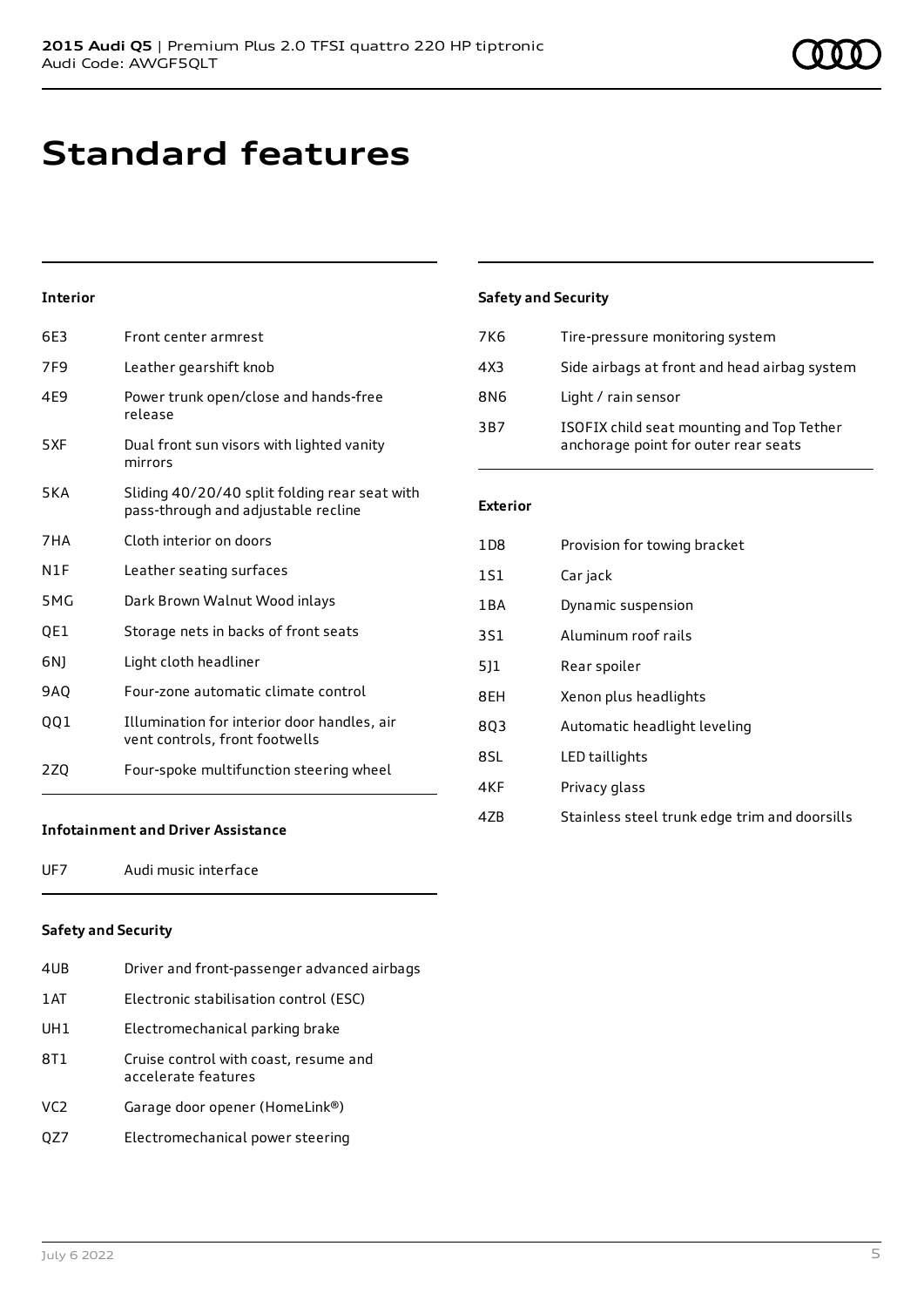## **Dealer remarks**

CARFAX One-Owner. Scuba Blue Metallic 2015 Audi Q5 2.0T Premium Plus quattro quattro 8-Speed Automatic with Tiptronic 2.0L 4-Cylinder TFSI 2015 Audi Q5 2.0T Premium Plus Scuba Blue Metallic, PREMIUM PLUS, PREMIUM AUDIO, POWER WINDOWS, POWER LOCKS, NAVIGATION SYSTEM, LEATHER SEATS, HEATED SEATS, CRUISE CONTROL, CD PLAYER, BLUETOOTH, BACKUP CAMERA, SUNROOF, Q5 2.0T Premium Plus quattro, Scuba Blue Metallic, Titanium Gray w/Leather Seating Surfaces, Aluminum Trunk Edge Trim & Door Sills, Audi Advanced Key, Audi Connect w/Online Services, Audi MMI Navigation w/o Audi connect, Audi Parking System Plus w/Rear View Camera, Audi Side Assist, Auto-Dimming Interior Mirror w/Compass, Color Driver Information System, Color Driver Information System w/Trip Computer, Driver Side Memory, Heated Auto-Dimming & Power-Folding Mirrors, Heated Front Seats, Navigation System, Panorama Sunroof, Power Liftgate, Premium Plus Package, Radio: Audi MMI Navigation, Radio: Audi MMI Navigation Plus System, Technology Package.

AS-IS SALE! Wholesale savings that we pass on to our customers! 20/28 City/Highway MPG

Awards:

\* 2015 IIHS Top Safety Pick+ \* 2015 KBB.com 10 Best Luxury SUVs \* 2015 KBB.com 10 Best Certified Pre-Owned Luxury Cars Under \$30,000

Call 864-213-1630 and ask for Audi sales for more info!

Reviews:

\* If you want a 5-passenger do-anything SUV, but crave luxurious surroundings, there  $\hat{\mathbf{a}} \in \mathbb{R}^N$  a good chance the 2015 Audi Q5 lineup has just the right vehicle for you. Excellent resale values help offset the high cost of purchase. Source: KBB.com

\* Top-notch interior craftsmanship; TDI and hybrid's impressive fuel economy; 3.0T's strong supercharged V6; superb brake performance; sporty handling. Source: Edmunds

\* When a 2015 Audi Q5 drives by, its sporty and sophisticated profile can't be missed. From its dramatic wheels and classy aluminum roof rails to the graceful slope of its roof, this is one SUV that stands apart from the crowd. The Q5 has a Singleframe grille, sleek bumper and light designs, and signature Audi LED technology in the taillights and available daytime running lights. The Q5 presents its occupants with seats placed at the perfect height for easy entry and exit, with virtually no bending or stretching involved. After settling in, occupants find themselves in a cabin filled with luxurious leather and an eye-catching mix of aluminum accents and all-natural walnut trim. The dashboard has been laid out to serve the driver and features an available integrated MMI screen. Rear passengers will enjoy the superb comfort awarded by reclining seats in a 40/20/40 split, independent climate controls, and privacy glass. The turbocharged 211hp 2.0L TFSI engine can achieve 28mpg on a highway cruise, while the supercharged V6 in the 3.0T model pumps out a robust 272hp and 295 pounds-feet of torque. Audi quattro seamlessly spreads the power among all four wheels, all the time, enhancing traction under all conditions. Audi connect with Google Earth imagery and Wi-Fi connectivity allows for up to eight devices. Ten speakers and Audi concert radio amplify the single CD player, mp3 playback capability and iPod integration. Safety features abound in this graceful utility vehicle including power windows with pinch protection, airbags, five-link front suspension and trapezoidal-link rear suspension. Source: The Manufacturer Summary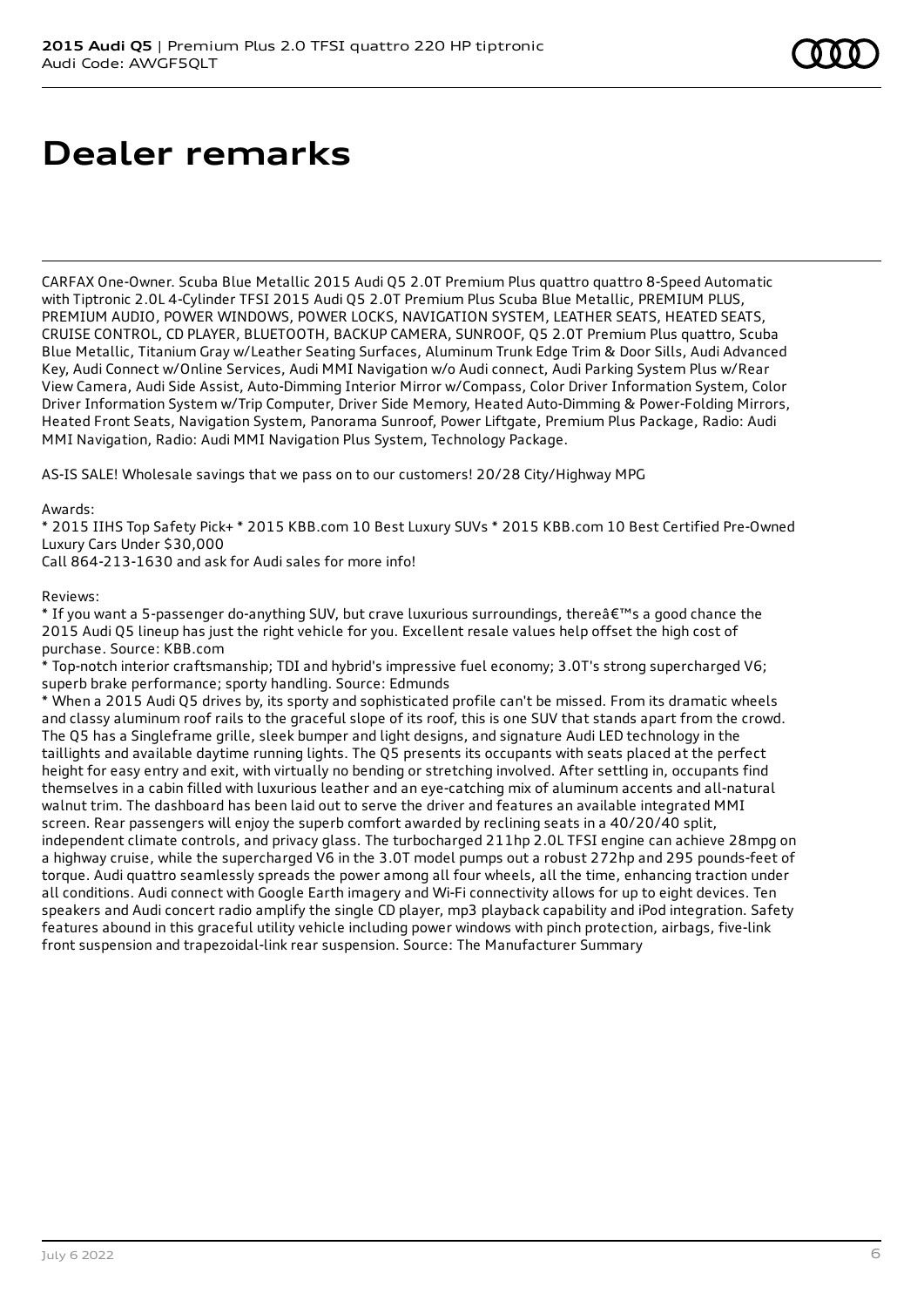## **Technical Specifications**

July 6 2022 7

**Electrical system**

Alternator 14 Volts - 150 amp Battery 12 Volts - 80 amp

### **Engineering | Performance**

Engine type Four-cylinder

| Acceleration (0 - 60 - 7.0 sec. seconds<br>mph) |                                                            |
|-------------------------------------------------|------------------------------------------------------------|
| Engine block                                    | Cast-iron                                                  |
| Induction/fuel injection Turbocharged/TFSI®     |                                                            |
| Cylinder head                                   | Aluminum-alloy                                             |
| Max. output ps/hp                               | 220 @ 4,450-6,000 @ rpm                                    |
| Towing capacity                                 | 4,400 (maximum towing capacity)<br>/440 (tonque weight) lb |
| stroke                                          | Displacement/Bore and 1,984/82.5 x 92.8 cc/mm              |
| Top track speed                                 | 130 mph mph                                                |
| Torque                                          | 258 @ 1,500 lb-ft@rpm                                      |
| Valvetrain                                      | 16-valve DOHC with valvelift<br>system                     |

### **Transmission | Drivetrain**

| Gear ratios: 8th         | 0.667                                                                                                      |
|--------------------------|------------------------------------------------------------------------------------------------------------|
| Gear ratios: 6th         | 1.000                                                                                                      |
| Gear ratios: 7th         | 0.839                                                                                                      |
| Gear ratios: Reverse     | 3.317                                                                                                      |
| Gear ratios: Final Drive | 3.760                                                                                                      |
| Gear ratios: 4th         | 1.667                                                                                                      |
|                          |                                                                                                            |
| Transmission             | Eight-speed Tiptronic <sup>®</sup> automatic<br>transmission with quattro <sup>®</sup> all-<br>wheel drive |
| Gear ratios: 5th         | 1.285                                                                                                      |
| Gear ratios: 2nd         | 3.143                                                                                                      |
| Gear ratios: 3rd         | 2.106                                                                                                      |
| Gear ratios: 1st         | 4.714                                                                                                      |

#### **Steering**

| Steering type                              | Electromechanical power steering<br>system |
|--------------------------------------------|--------------------------------------------|
| Turning diameter, curb- 38.1 ft<br>to-curb |                                            |
| Steering ratio                             | 15.9:1                                     |

#### **Suspension**

| Front axle | Five-link front suspension       |
|------------|----------------------------------|
| Rear axle  | Trapezoidal-link rear suspension |



### **(1/2)**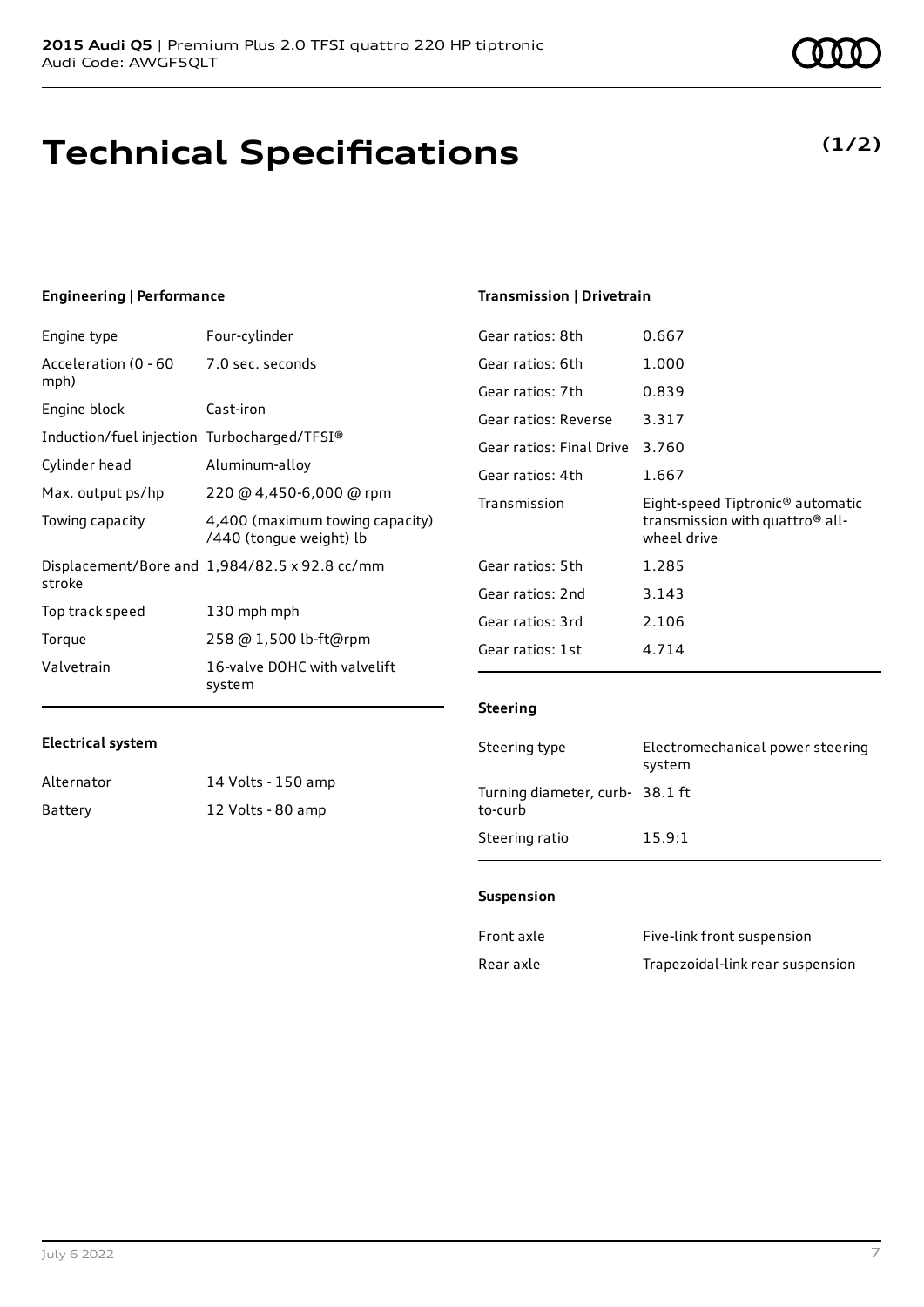July 6 2022 8

## **Technical Specifications**

### **Brakes**

| Rear brakes                   | 11.8 (solid disc) in                                                                                         |  |
|-------------------------------|--------------------------------------------------------------------------------------------------------------|--|
| Body                          |                                                                                                              |  |
| Material                      | Fully galvanized steel unibody with<br>aluminum hood and tailgate and<br>multistep anti-corrosion protection |  |
| <b>Warranty   Maintenance</b> |                                                                                                              |  |
| Warranty                      | 4-Year/50,000 mile new vehicle<br>limited warranty                                                           |  |
| Maintenance                   | 12-Month/5,000 mile (whichever<br>occurs first) NO CHARGE first                                              |  |

scheduled maintenance

Front brakes 12.6 (ventilated disc) in

### **Interior measurements**

| Seating capacity                          | 5                      |
|-------------------------------------------|------------------------|
| Shoulder room, rear                       | 56.4 in                |
| Head room with front<br>sunroof           | 39.4 in                |
| Leg room, rear                            | 37.4 in                |
| Shoulder room, front                      | 57.7 in                |
| Head room with rear<br>sunroof            | 39.0 in                |
| Head room, rear                           | 37.7 in                |
| Leg room, front                           | 41.0 in                |
| Head room, front                          | 38.1 in                |
| Cargo volume, rear<br>seatbacks up/folded | 29.1/57.3 cu ft, cu ft |

### **Exterior Measurements**

| Height                           | 65.2 in  |
|----------------------------------|----------|
| Overall width without<br>mirrors | 74.7 in  |
| Length                           | 182.6 in |
| Wheelbase                        | 110.5 in |
| Drag coefficient                 | .33 Cw   |
| Overall width with<br>mirrors    | 82.2 in  |
| Track rear                       | 63.5 in  |
| Track front                      | 63.7 in  |
| Curb weight                      | 4.090 lb |

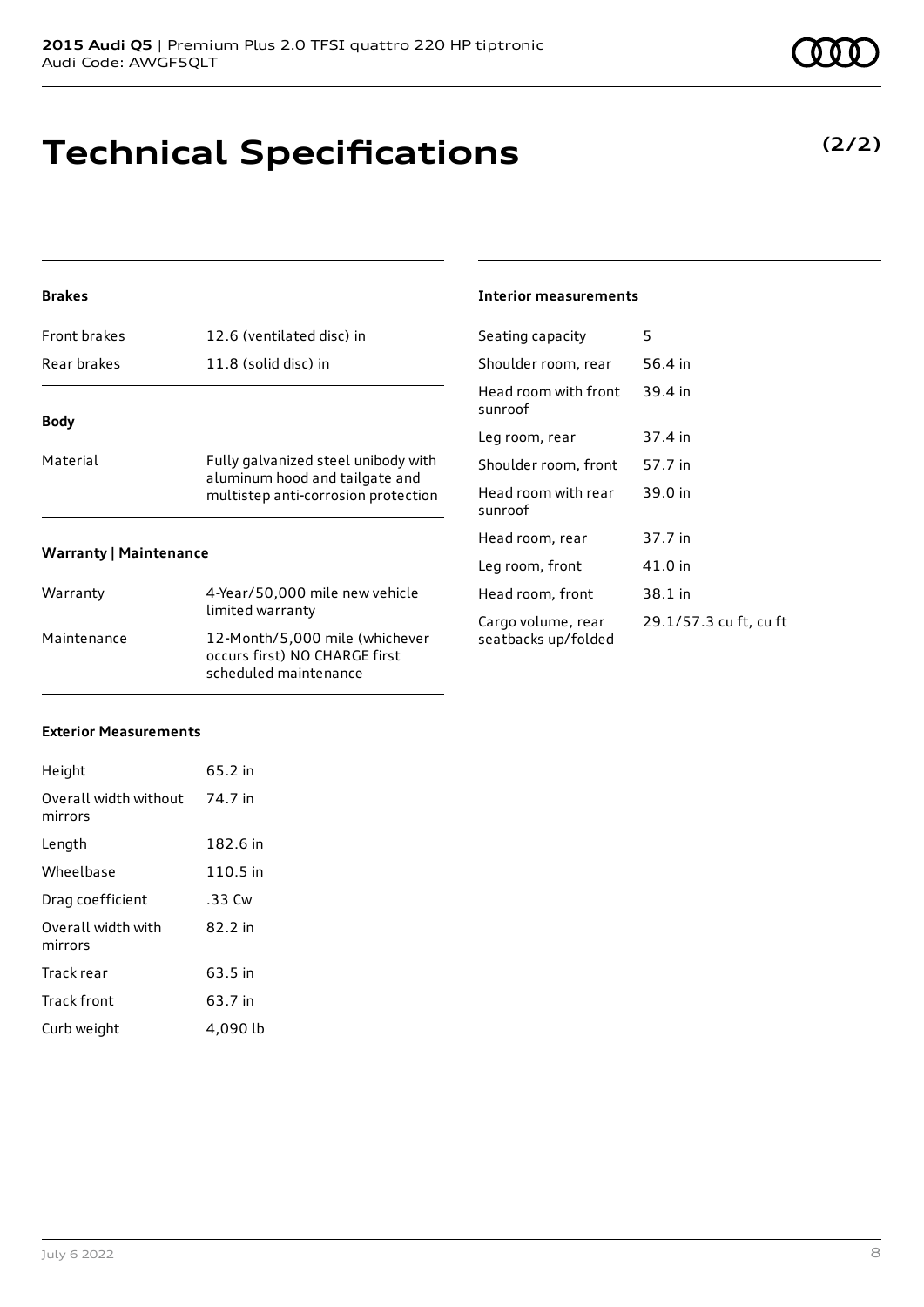

### **Consumption- and emission**

### **Consumption by NEDC**

| urban       | 20 mpg   |
|-------------|----------|
| extra-urban | 28 mpg   |
| combined    | $23$ mpg |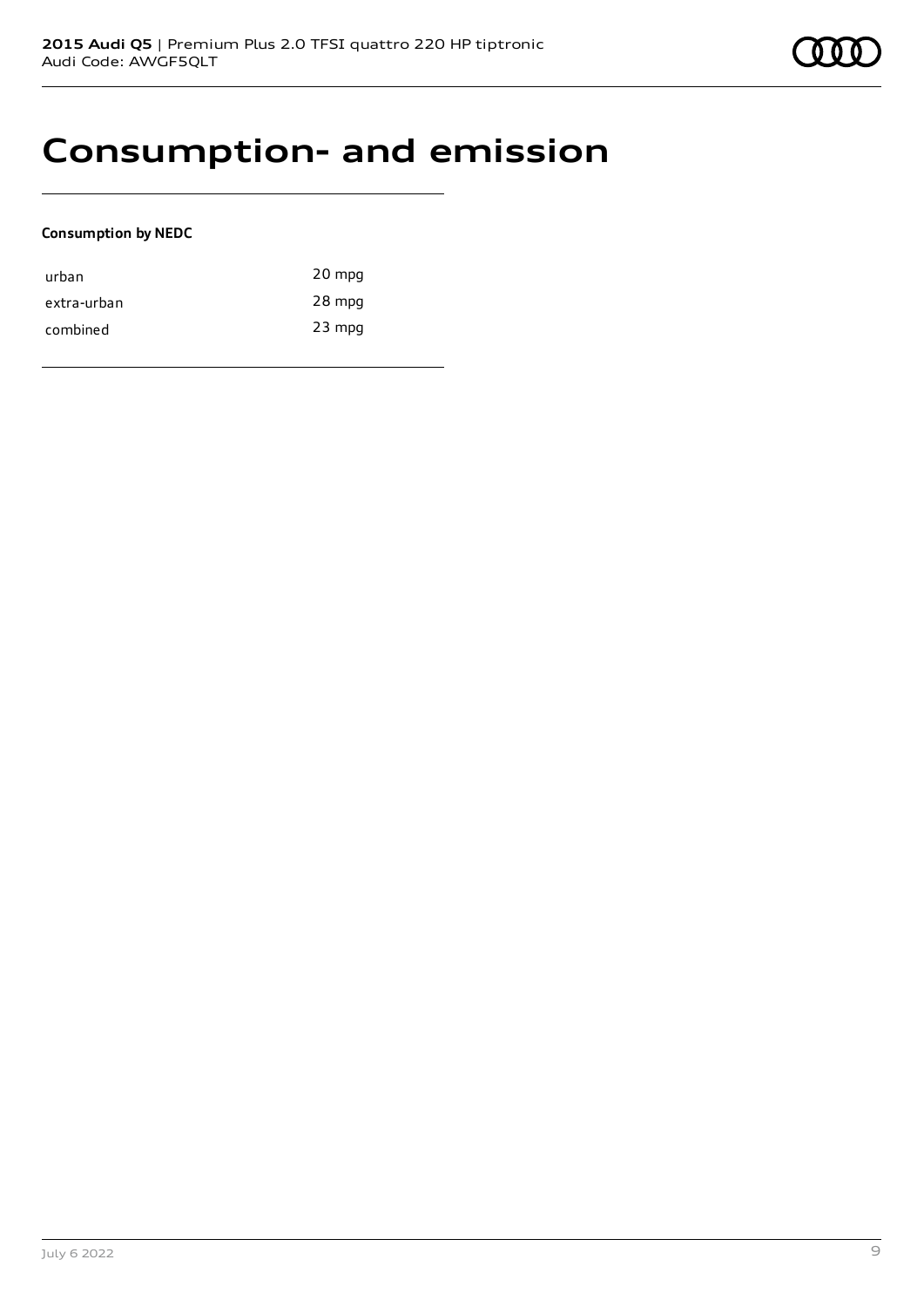### **Contact**

Dealer **Audi Greenville**

200 Duvall Dr 29607 Greenville SC

Phone: +18642888300 FAX: 8642131651

www: [https://www.audigreenville.com](https://www.audigreenville.com/)